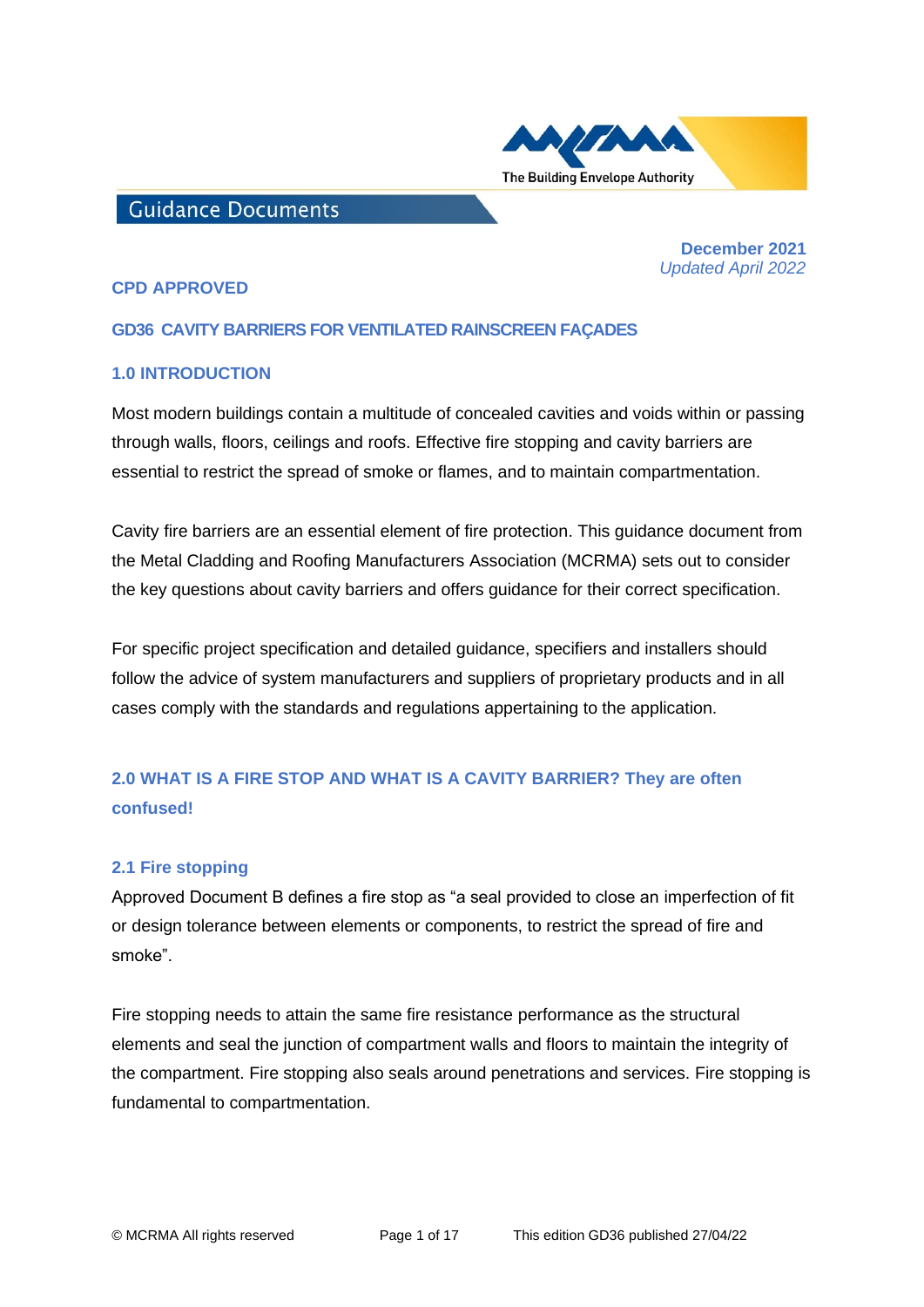### **2.1.1 Why are fire stops required?**

Perimeter seals or fire stops are required to maintain the fire resistance of compartment walls and floors at detail areas where imperfection of fit or design tolerance may mean fire and smoke could otherwise penetrate through the compartment if not sealed.

### **2.2 Cavity barriers**

Approved Document B defines a cavity barrier as "a construction within a concealed cavity other than a smoke curtain, to perform either of the following functions"

- To close a cavity to stop smoke or flame entering.
- To restrict the movement of smoke or flame within a cavity".

## **2.2.1 Why are cavity barriers required within a ventilated rainscreen systems?**

By their function ventilated rainscreen systems create a concealed space (cavity) that can, in the event of a fire, provide a route for the passage for flames, hot gases, and smoke to move, unseen, between separate compartments of a building.

The generally accepted method of inhibiting the fire spread within such a concealed cavity is the use of cavity barriers. These will be positioned on the line of any compartment wall or floor so that they sub-divide the building both horizontally and vertically into specific compartments in line with Building Regulations, the fire strategy plan for the building, or specific requirements of warranty providers or insurers. Cavity barriers will also close off penetrations through the façade such as windows, doors, and openings.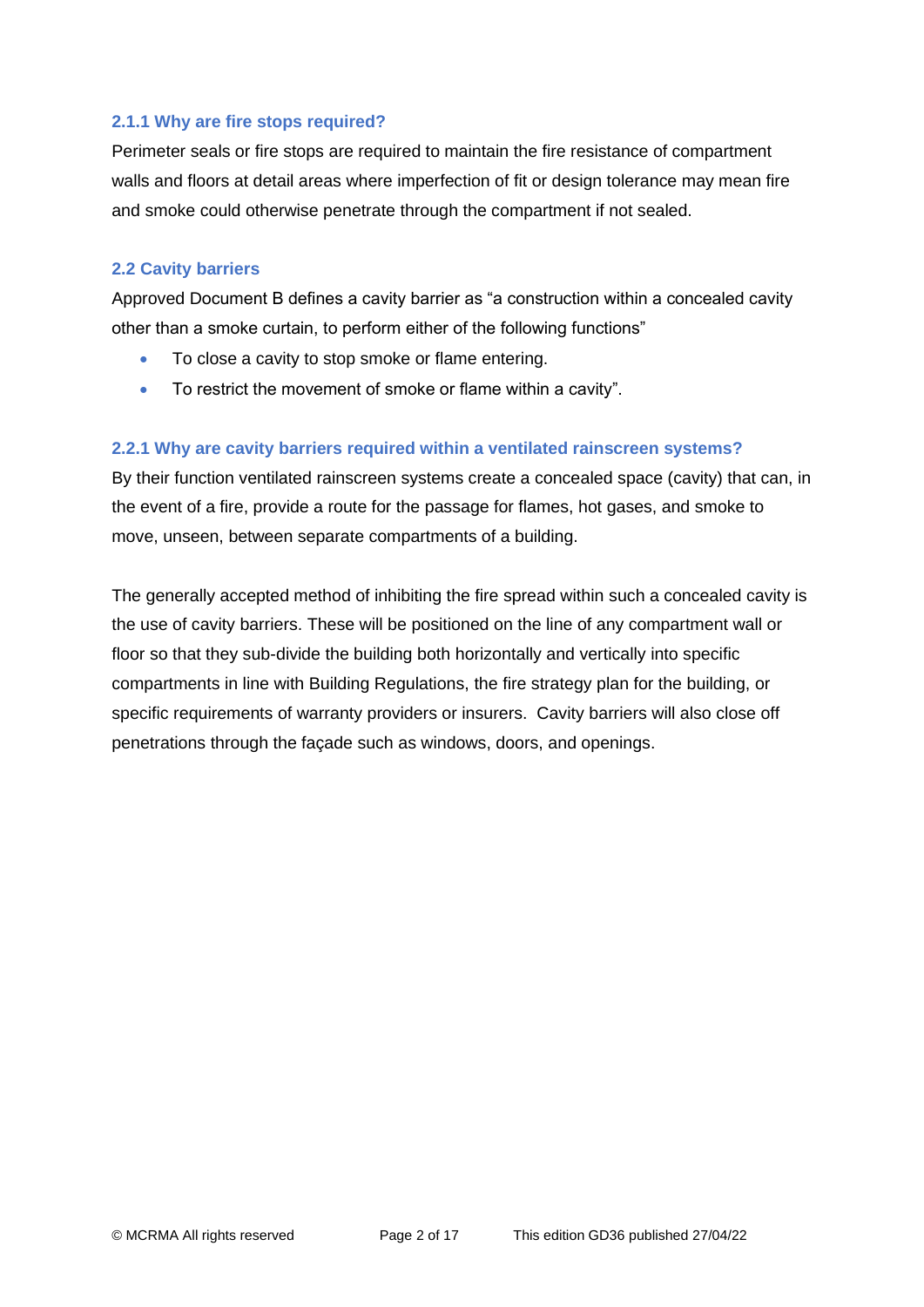

*Image showing the positioning of cavity barrier and fire stops in relation to backing wall and floor slab constructions.*

### **2.2.2 What are the formal regulations for the various parts of the UK?**

The minimum requirements for the performance of cavity barriers can vary depending on which part of the UK they are being used in.

### **Approved Document B (England and Wales)**

As a minimum cavity barrier should provide a 30-minute integrity against flames (E) and 15 minute insulation preventing fire spread through heat transfer (I) (30:15)

### **Technical Handbook Section 2 (Scotland)**

30 minutes integrity only and for horizontal barriers tested from underside only.

### **Technical Booklet E (Northern Ireland) E30 I15**

As a minimum, cavity barriers should provide a 30-minute integrity against flames (E) and 15-minute insulation preventing fire spread through heat transfer (I) (30:15)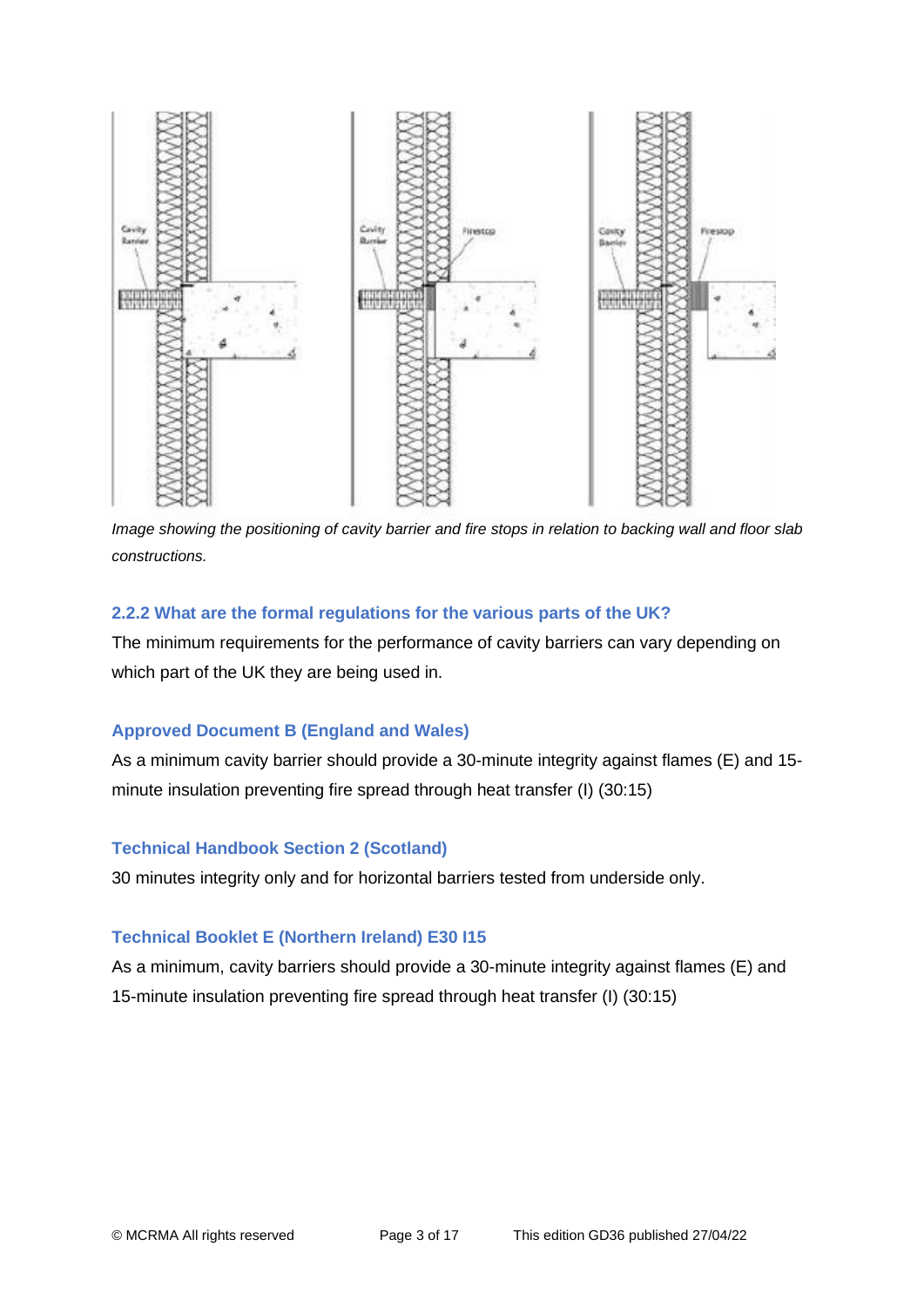|                  | <b>Document</b>              | Integrity | <b>Insulation</b> |
|------------------|------------------------------|-----------|-------------------|
| <b>England</b>   | Approved Document B          | 30        | 15                |
| Wales            | Approved Document B          | 30        | 15                |
| Northern Ireland | <b>Technical Booklet E</b>   | 30        | 15                |
| <b>Scotland</b>  | Technical Handbook Section 2 | 30        | No requirement    |



*Image showing the recommendations outlined by Approved Document B*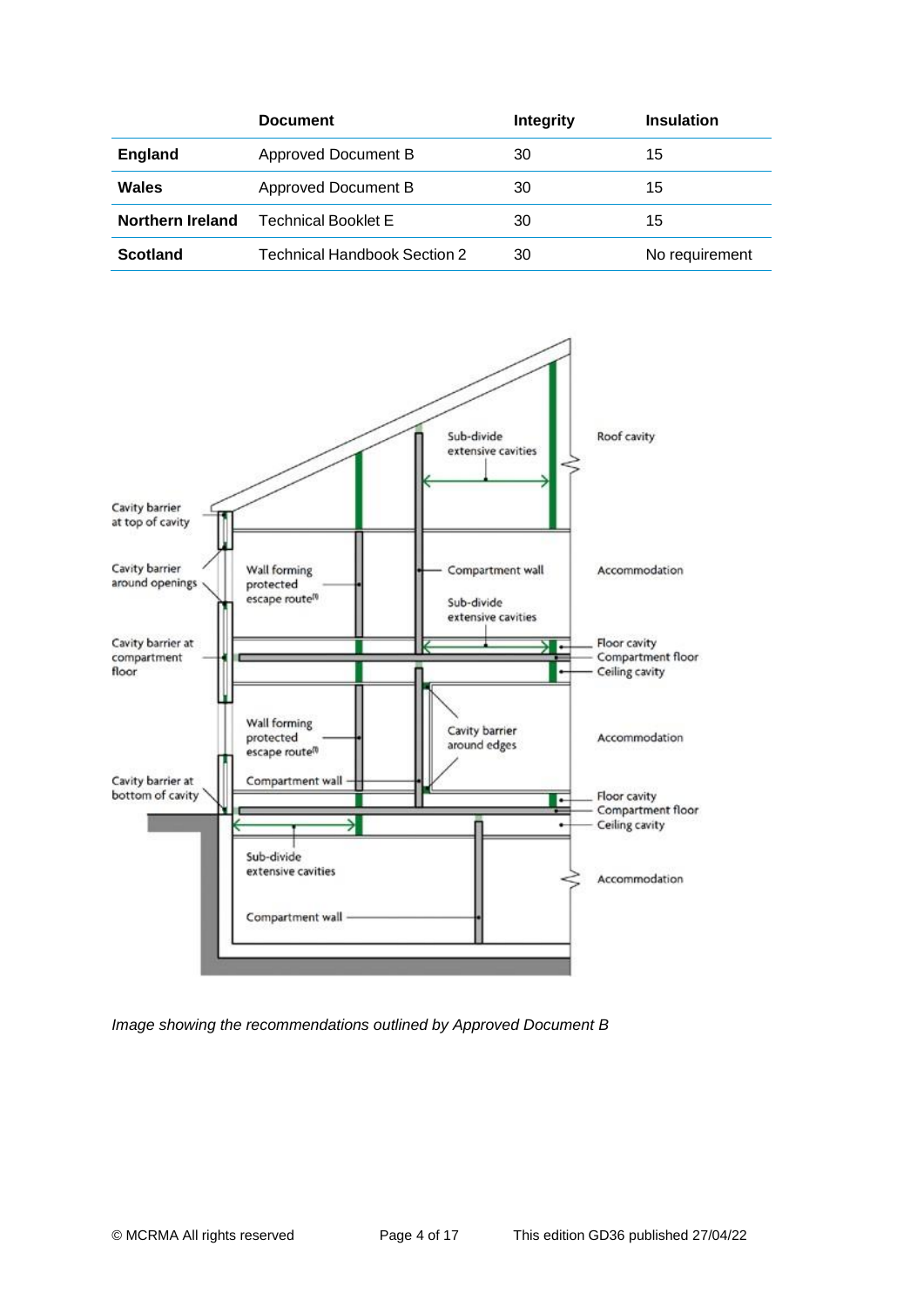### **2.2.3 Informal requirements – NHBC/warranty providers**

In addition to the guidance set out by the various country specific technical guidance documents, various warranty providers will have additional requirements regarding the performance and placement of the cavity barriers



*Compartmentation: NHBC Guidelines*

Please note: the above illustration reflects the typical cavity barrier locations and are presented for guidance purposes only. Please refer to separate installation instructions. The specifier and user must seek formal approval regarding cavity barrier location requirements on a project basis.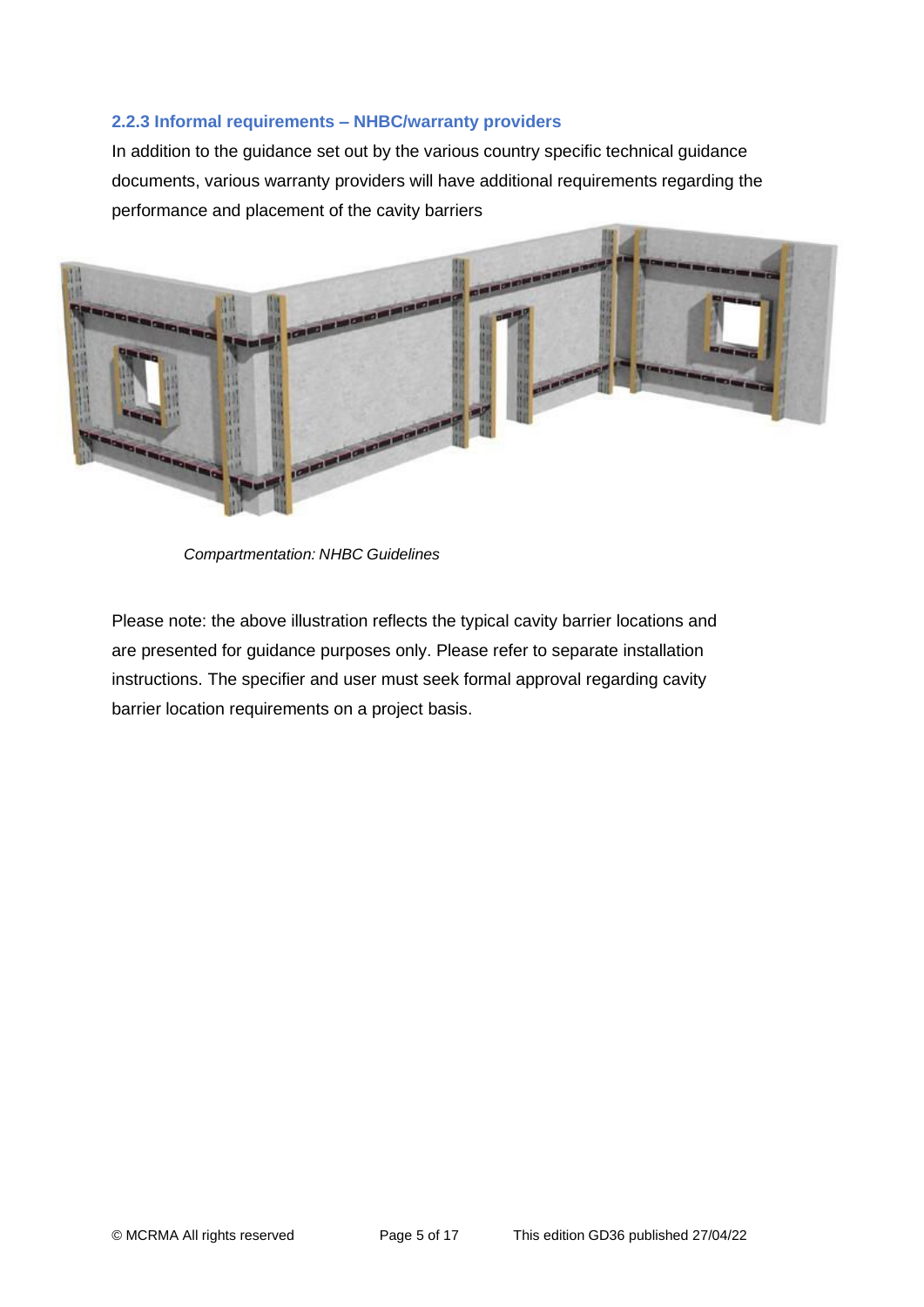#### 6.6.5 LIGHT GAUGE STEEL FRAME: Cavity barriers



*Images showing the recommendations outlined by a warranty provider in relation to light gauge steel frame buildings*



**MANIFESTOPPING** GENERAL REQUIREMENTS - CAVITY BARRIERS AND FIRE STOPPING

*Images showing the recommendations outlined by a warranty provider in relation to cavity barriers and fire stopping in general*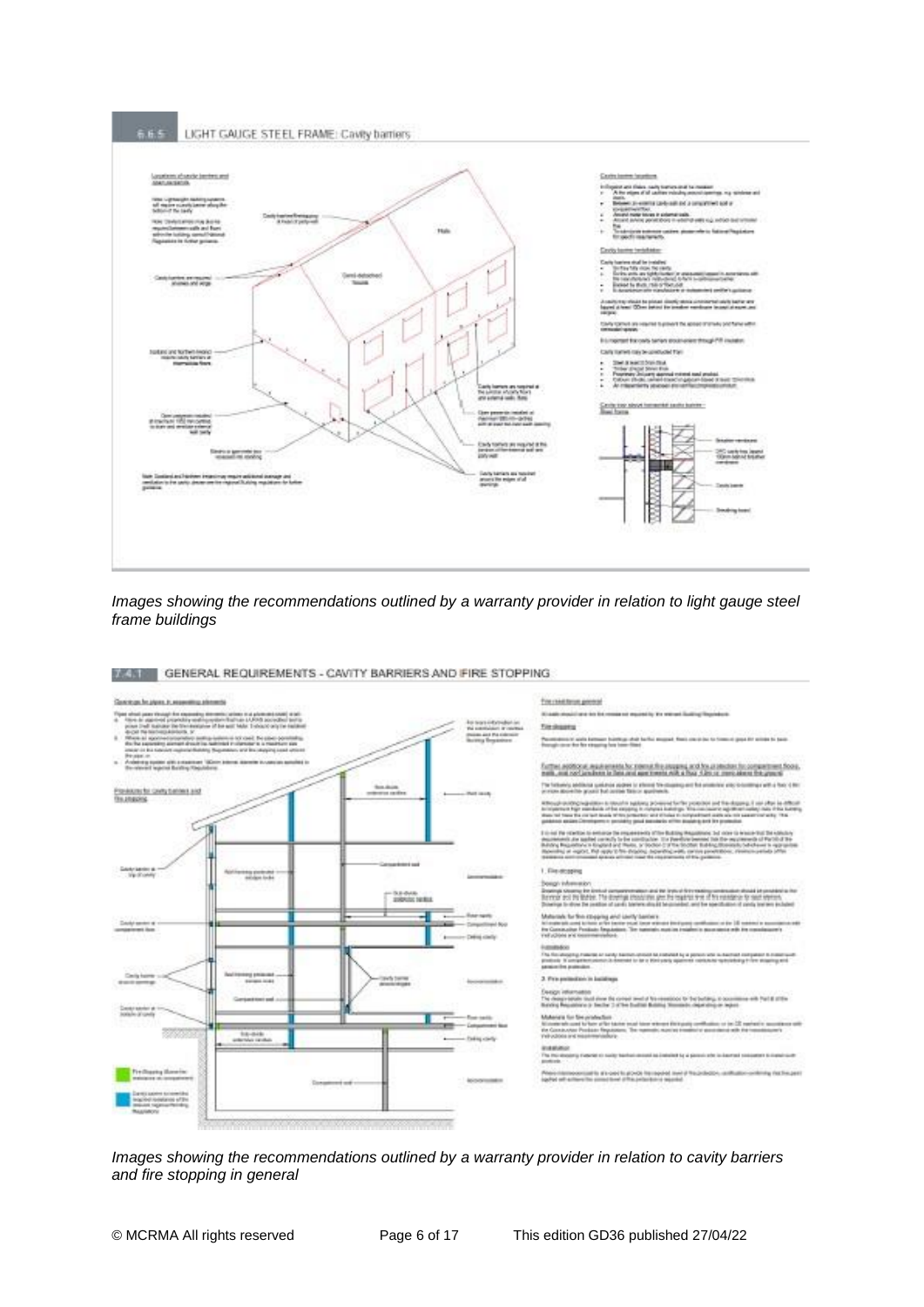Generally, stakeholders will often ask for measures in excess of the requirements of each country's technical guidance. It is recommended that the EI ratings and positions of cavity barriers are agreed at design stage with all stakeholders, taking into account any potential clashes with other components of the façade. There are some insurers that prefer to see 30:30 EI performance as a minimum.

It is generally accepted across all countries within the UK as well as insurance/ warranty providers that fire stopping products should meet the same requirements of resistance as the adjacent compartment elements, wherever practicable. Attaching a 60-minute cavity barrier to a supporting inner leaf with a lower fire resistance than the cavity barrier itself is not recommended.

## **2.2.4 How is performance of cavity barriers tested?**

When cavity barriers and fire stops are tested, two main performance characteristics are tested.

**Integrity:** Resistance to Penetration - Capacity of the product to prevent the passage of fire and hot gases into an area unaffected by the fire. This is generally referred to as "E", followed by the number in minutes of performance achieved.

**Insulation:** Resistance to the transfer of excessive heat - Capacity of the product to prevent temperature increase on the face that is not directly exposed to the fire. This is generally referred to as "I", followed by the number in minutes of performance achieved.

The performance of cavity barriers is also referred to as "EI", followed by the lowest number in minutes of performance achieved for both integrity and insulation.





The test methods that should be used for cavity barriers are provided with EN 13501-2:2016, where it describes (under 7.5.91) that linear joint seals (cavity barriers and fire stops) shall be tested in accordance with EN 1366-4.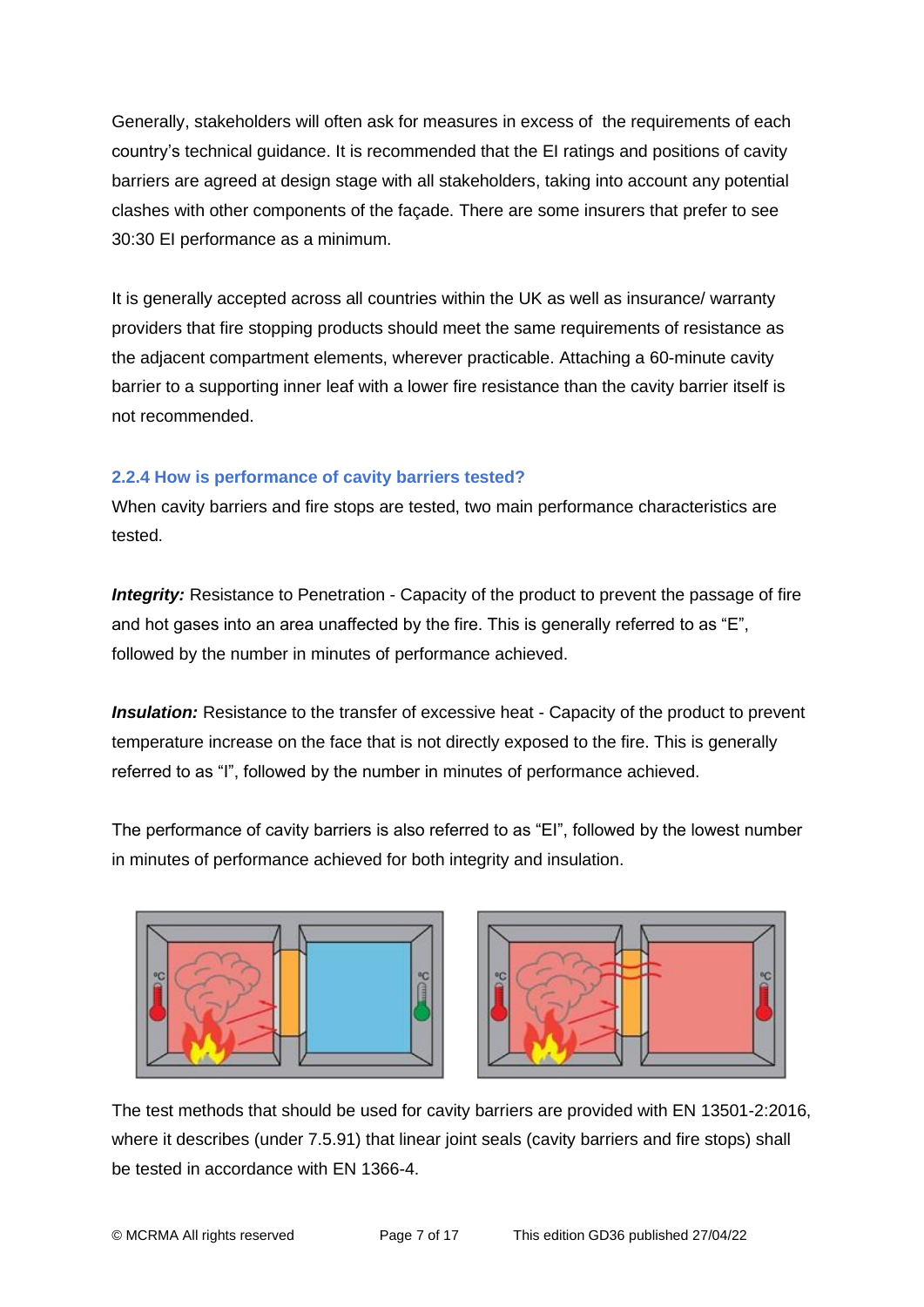The linear joint seals are tested between two leaves of concrete to gain an accurate performance level of the linear joint seal itself, without influence from the adjoining structures.



- 2. Monolithic slab, single joint
- 3. Monolithic slab, multiple joints

*Image showing an extract from BS EN 1366-4:2006+A1:2010 which depicts the test house provided frame in which linear joint seals are tested.*

The parameters set out in EN 1366-4 would only be applicable for full fill cavity barriers and fire stops. Due to the nature of Open State cavity barriers, incorporating intumescent, a modified test regime is required.

The Association for Specialist Fire Protection (ASFP) technical guidance document TGD 19 describes a test method to evaluate the fire resistance performance of the open-state cavity barrier against fire exposure from below, measuring the time from ignition necessary to effectively seal the cavity and to maintain the seal. The ASFP TGD 19 forms the basis of a BS EN standard that is currently in process of development.



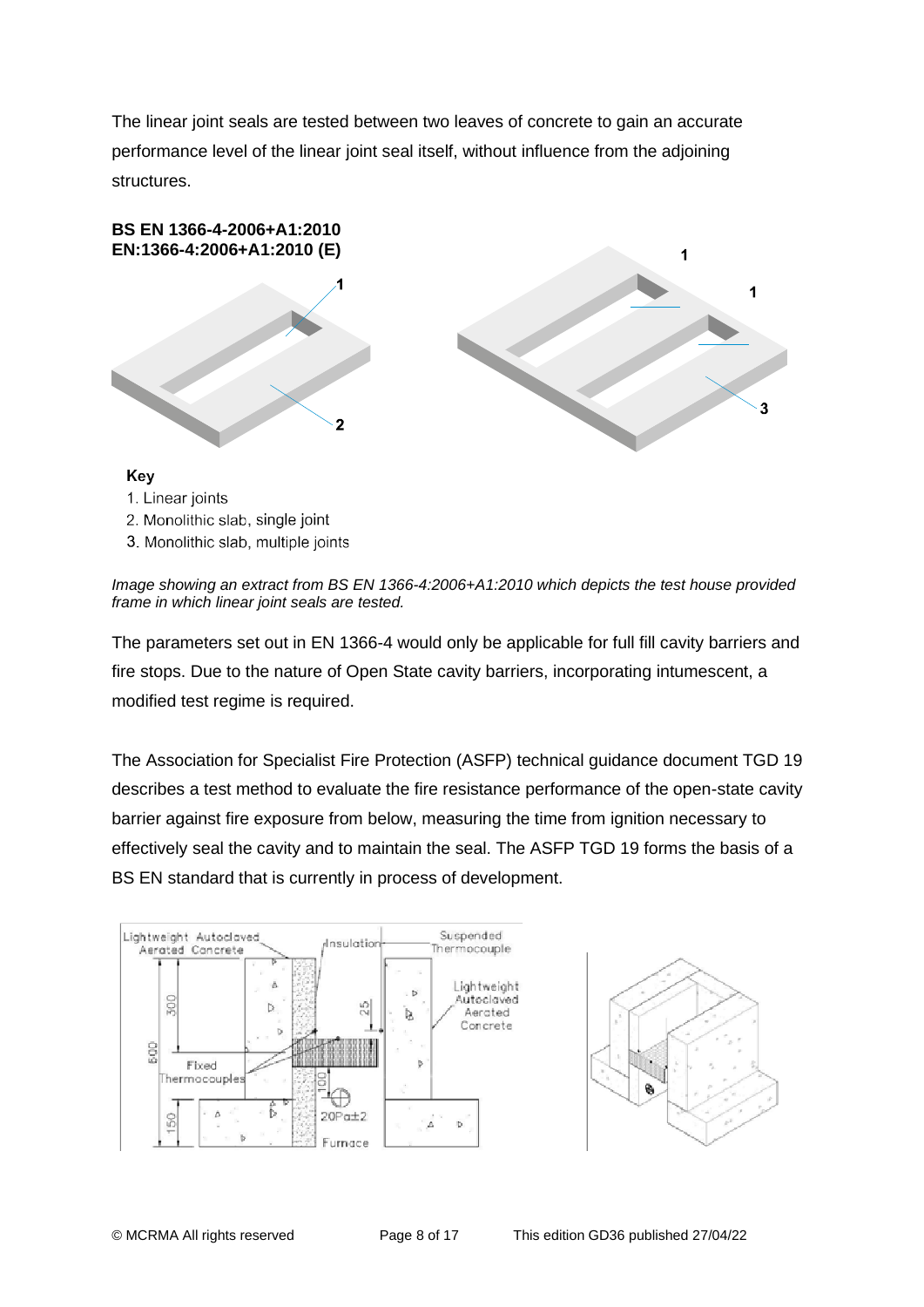There may also be a need/desire for cavity barriers to be tested as part of a larger construction and within their specific intended usage. The tests referenced above provide information on the performance of the fire stops and the cavity barriers in *isolation*. If evidence of how such products behave in a system, then BS 8414 could be a consideration.

BS 8414 is a two-part standard, each part deals with differing construction types:

*BS 8414-1 Fire performance of external cladding systems*. Test method for non-loadbearing external cladding systems applied to the masonry face of a building.

*BS 8414-2 Fire performance of external cladding systems*. Test method for non-loadbearing external cladding systems fixed to and supported by a structural steel frame.

BS 8414 tests are performed on full-scale constructions, to test the performance of the system. BS 8414 is solely intended to give an indication of fire spread across or within an external cladding system, such as a ventilated façade.

The purpose of the test is to provide data to enable evaluation of the fire performance of the components when combined to form a complete cladding system. The results of BS 8414 tests are then assessed against the criteria set out in BR 135 with the application of the results outlined in BS 9414:2019 which sets out procedures and rules with which to evaluate variations and changes to products and systems tested in accordance with BS 8414.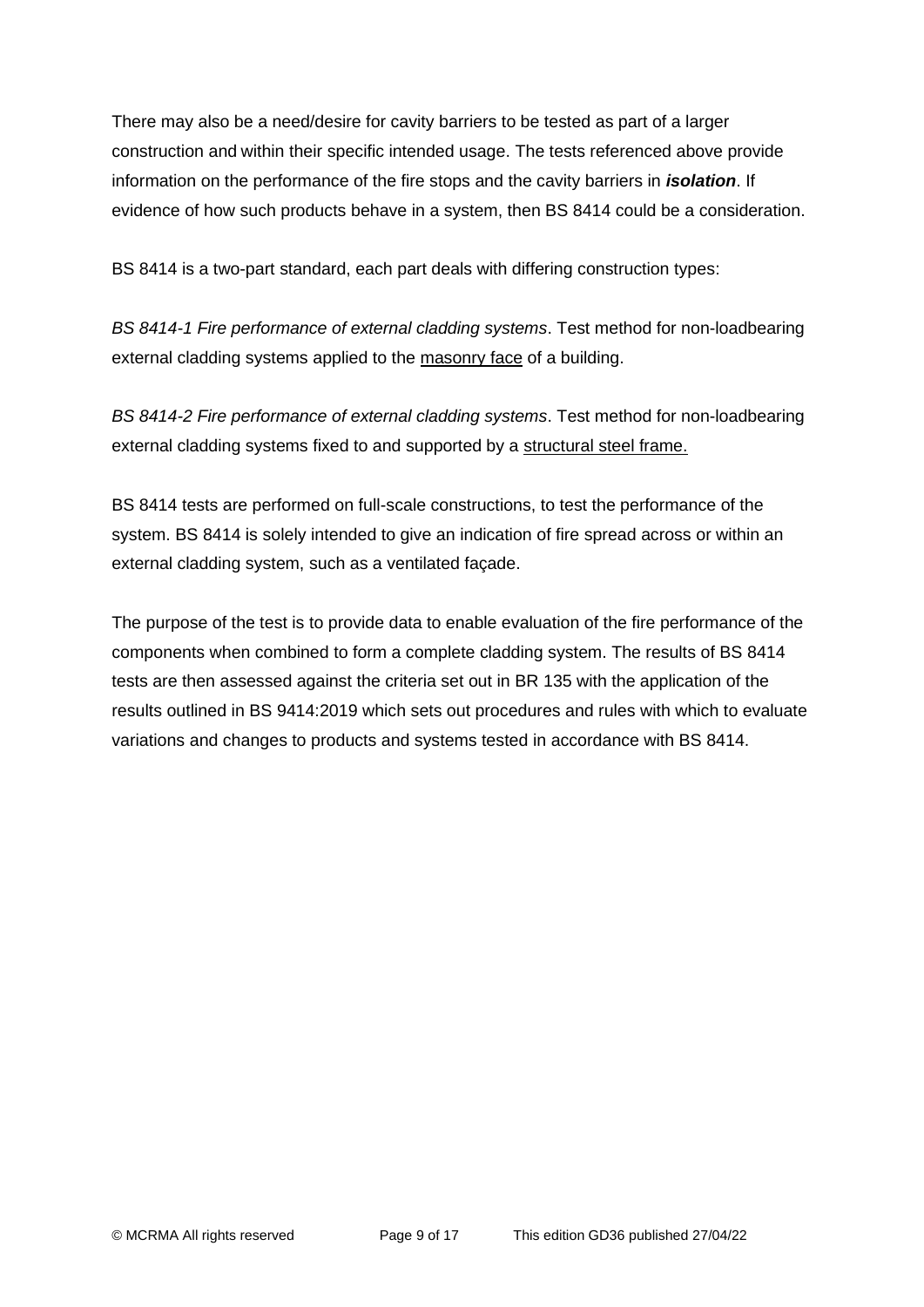

From the finished face of the specimen under test applied to the return wing

*Image showing an extract from BS 8414-1 2020 depicting the scale of the test rig.*

It is important to note that several factors can affect the performance of the external cladding system such as fire resistance performance of the components used, methodology of fixing and set out of the various components. Testing to BS 8414 will not provide specific performance data for individual components such as cavity barriers, but it does allow evaluation of the holistic behaviour of such components in combination with other parts of the external cladding system.

## **2.3 What types of cavity barriers are typically used in ventilated rainscreen facades?**

1 Vertical closed state cavity barriers (aka "Full fill")

2 Horizontal open state cavity barriers (aka "OSCB")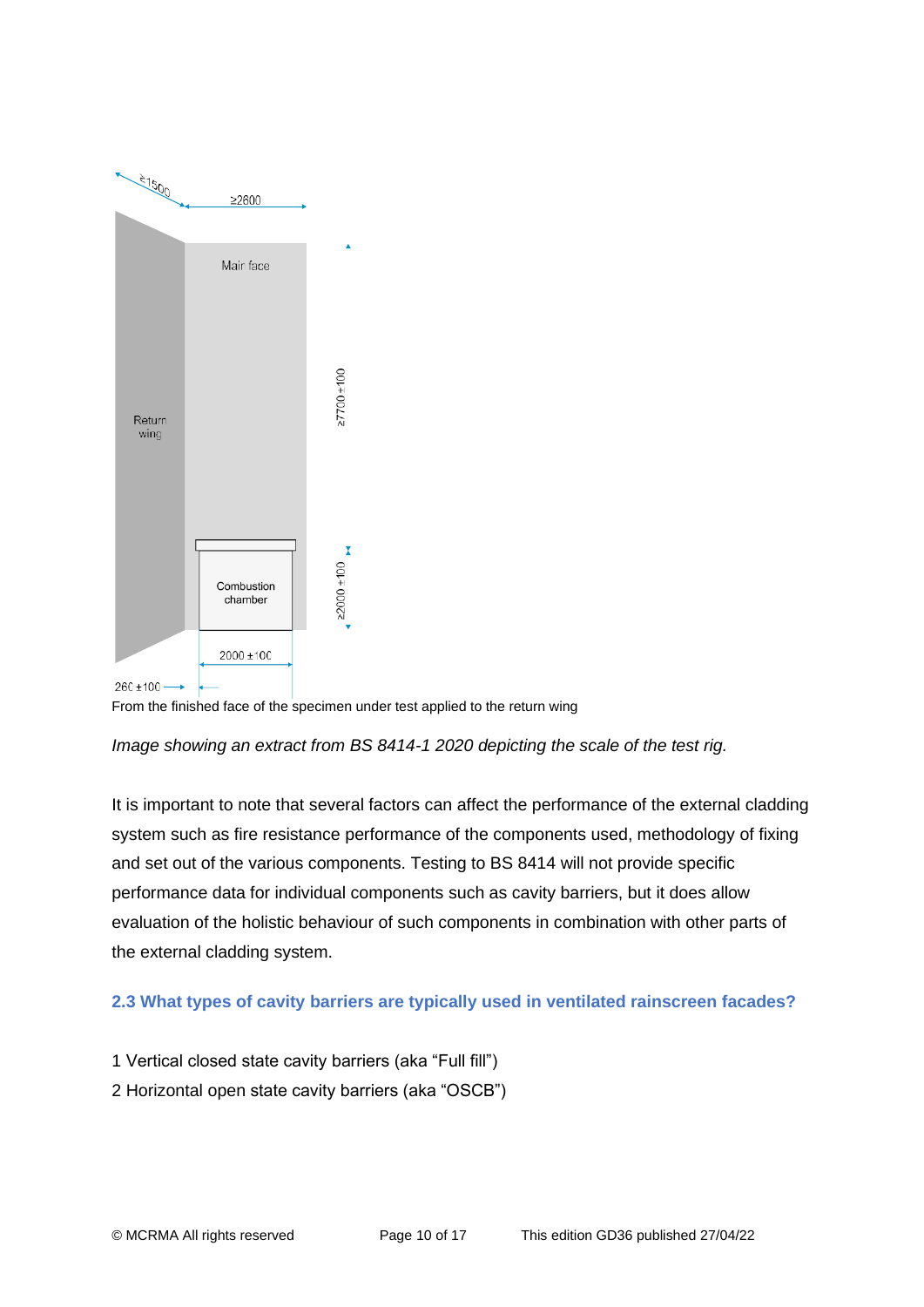### **2.3.1 Vertical closed state cavity barriers**

As the name "closed state" would suggest, these are cavity barriers that fully fill the void from the outer surface of the inner leaf to the inner surface of the outer leaf. Typically used to provide vertical compartmentation of the external facade cavity in a ventilated rainscreen.



a) Typically Installed prior to the installation of a horizontal open state cavity barrier.

b) At the junction where an external wall cavity is in alignment with a compartment wall.

c) If no compartment wall is present, (or the compartmental walls exceed 20m) then at a maximum spacing of 20m**\***.

**Please note:** *Some guidelines will state a maximum spacing of cavity barriers of differing to this with additional cavity barriers within a specified distance of an internal and external corner. Please check with the local authority and warranty/insurance providers prior to commencing any works.*

d) At the jamb of any openings through the façade.

e) Should span the entirety of the cavity from the backing wall to the inside face of the rainscreen panel.

f) Cut to size on site or pre sized ensuring that manufacturers guidelines are followed. g) Installed permanently under compression to ensure the correct level of performance is achieved (typically, 10mm compression).

h) Be installed to accommodate any panel movement either by atmospheric conditions, thermal expansion, or movement of the structure.

i) Installed tightly fitting with the manufacturers approved brackets, non-combustible (Euroclass A1) fixings at the centres specified (fixings normally supplied by others).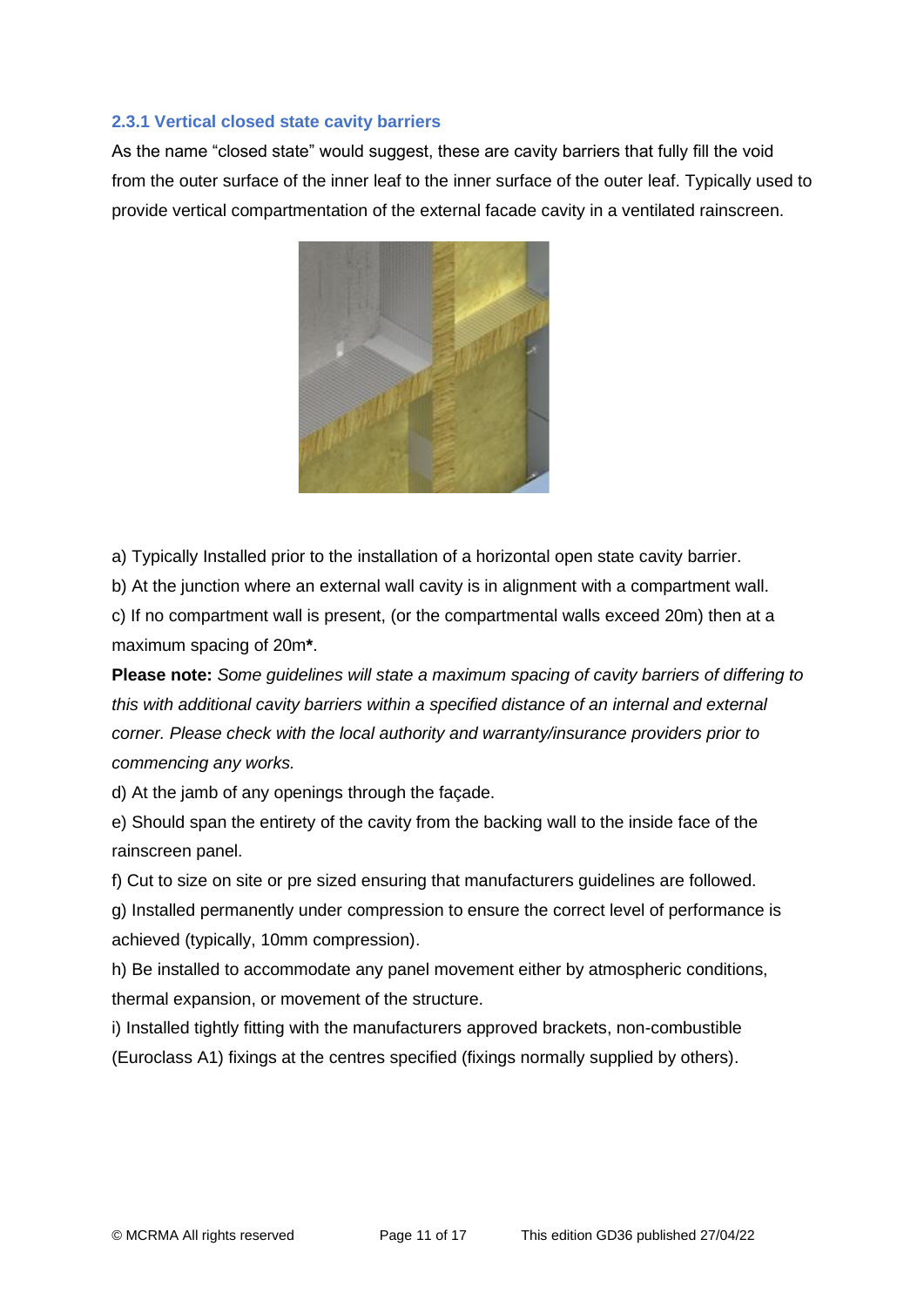### **2.3.2 Horizontal open state cavity barriers**

- a) Are delivered to site pre-cut to size to suit the width of the cavity less the air gap size.
- b) Have an intumescent front face which allows an air gap to be maintained (when in the open state). To facilitate airflow for ventilation.
- c) Installed at the horizontal compartment line and at the head and cill (where appropriate) of any opening through the facade.
- d) Should be installed tightly fitting between the vertical cavity barriers and securely fixed to the backing wall.
- e) Should be installed in the correct orientation with the intumescent strip facing outwards.
- f) Have continuity of the intumescent strip in all internal and external angles.
- g) Installed tightly fitting with the manufacturers approved brackets, non-combustible (Euroclass A1) fixings at the centres specified. (Fixings supplied by others)
- h) Be mechanically retained (split ended brackets, spiral screws or similar)



*Image showing the vertical closed state cavity barrier extending to the full width of thecavity with the horizontal open state set backto allow for ventilation of the cavity.*



*Image showing the horizontal open state cavity barrier installed tight to the backing wall prior to the thermal insulation with thehorizontal open state set back to allow forventilation of the cavity.*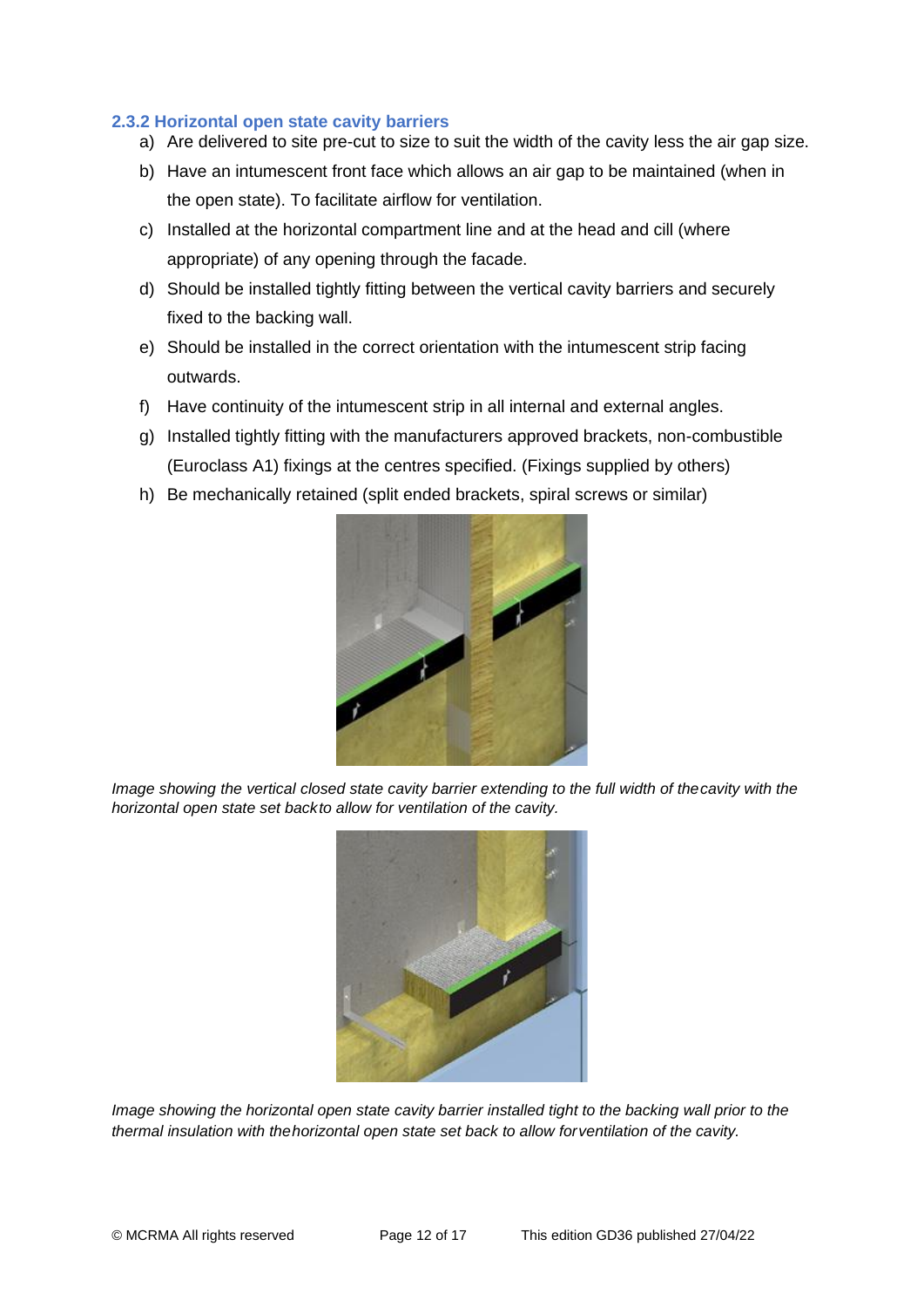

*Image showing closed state vertical cavitybarriers on the jamb of an opening and horizontal open state on the head and cill.*

## **2.3.3 The principles of a horizontal open state cavity barrier**

Open state cavity barriers are supplied with a continuously factory bonded reactive intumescent strip on the leading edge and will normally come with a weather resistant coating. An intumescent strip is a material that is designed to activate at a critical temperature and expand to close off the purposely designed air gap to slow the fire propagating for a specified length of time, normally 30, 60, 90, or 120 minutes, depending on the specified product's integrity and insulation performance.



barrier installed so that the of the horizontal open state correct air gap is and sealed so that the of the horizontal open state cavity barrier starts to react maintained to allow and expand due to the heat ventilation of the cavity and expand due to the heat ventilation of the cavity ventilation of the cavity





Horizontal open state cavity Fire starts to propagate Intumescent strip on the face Cavity is closed<br>barrier installed so that the lorizontal open state and sealed cavity barrier starts to react

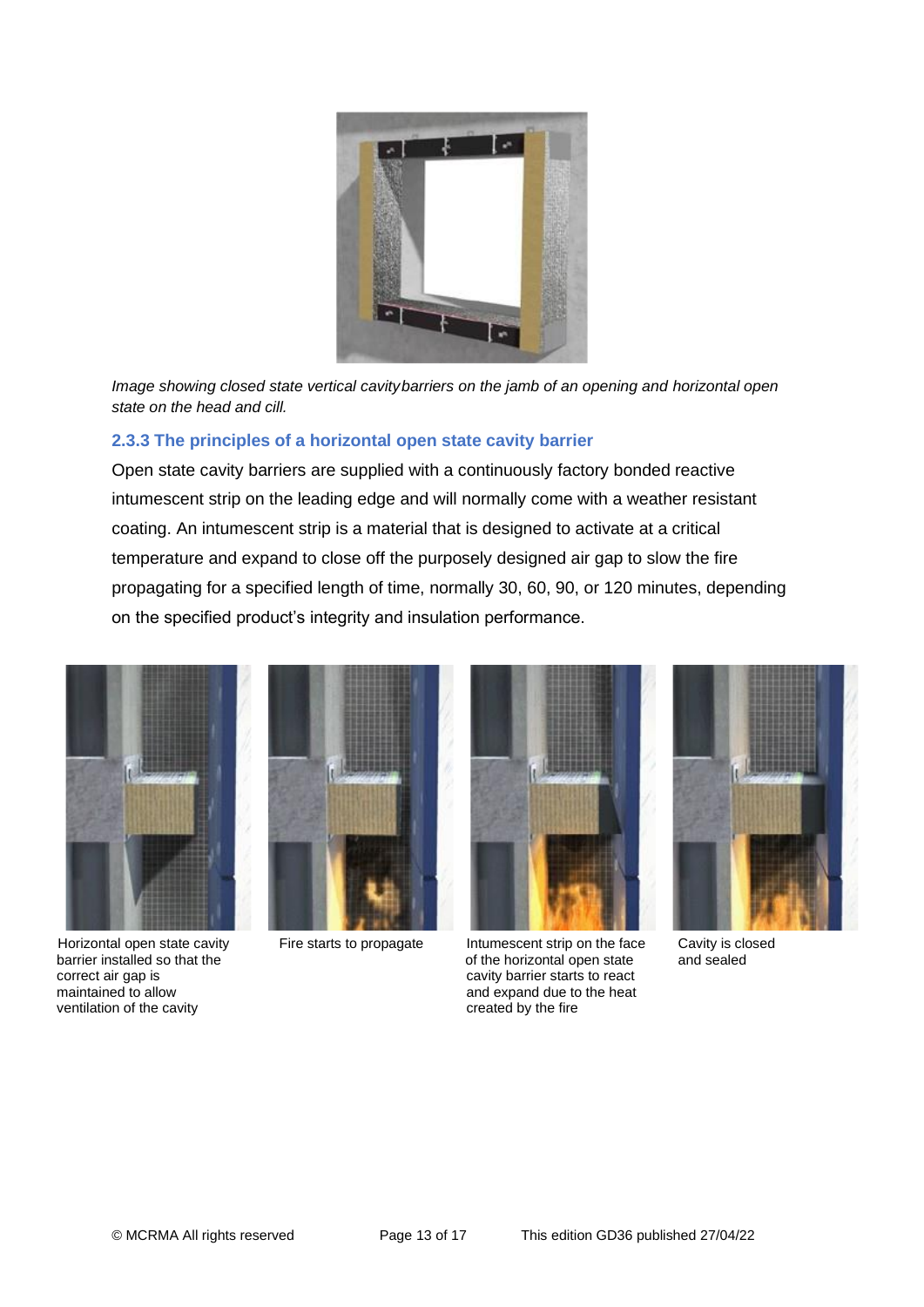### **3.0 INSTALLATION RECOMMENDATIONS**

The manufacturer of the passive fire protection products should be able to provide general detailing advice as well as making recommendations for product specification if informed of the project specifics in advance.

Manufacturers should be able to provide guidance or training to the installers of their products, to ensure the installers understand the basic principles of cavity barrier/ fire stop installation as well as the product specific recommendations given by the manufacturer.

Manufacturers should also be able to provide site visits/ audits to ensure the seen products are installed to the manufacturer's recommendations.

General principles to follow are:

- Barriers to be tightly butted with no gaps between.
- Any trimming or cutting of cavity barriers is done in accordance with manufacturer's instructions (avoid clashes with other facade components where practical)
- Ensure that foil tape is applied to applicable joints.
- The correct amount of compression is achieved on vertical cavity barriers where required.
- Check that the open state cavity barrier is acceptable for use with gap width on site.
- The corners are to be formed as required by the specific manufacturer's guidance.
- The method of fixing must be suitable for barrier/ fire stop.
- The fixing brackets must be at the correct centres of fixing as per the manufacturer's recommendations.
- Non-combustible fixings are to be used to fix the brackets and must be suitable for the substrate (a pull-out test may be required)

**NOTE:** It is important that all of the above is completed in accordance with the specification manufacturer's recommendations.

### **4.0 WHERE TO SEEK DETAILED ADVICE**

It is important to seek detailing and technical advice from the manufacturer/ supplier of the products that are being used to ensure all information is accurate and up to date for those given products.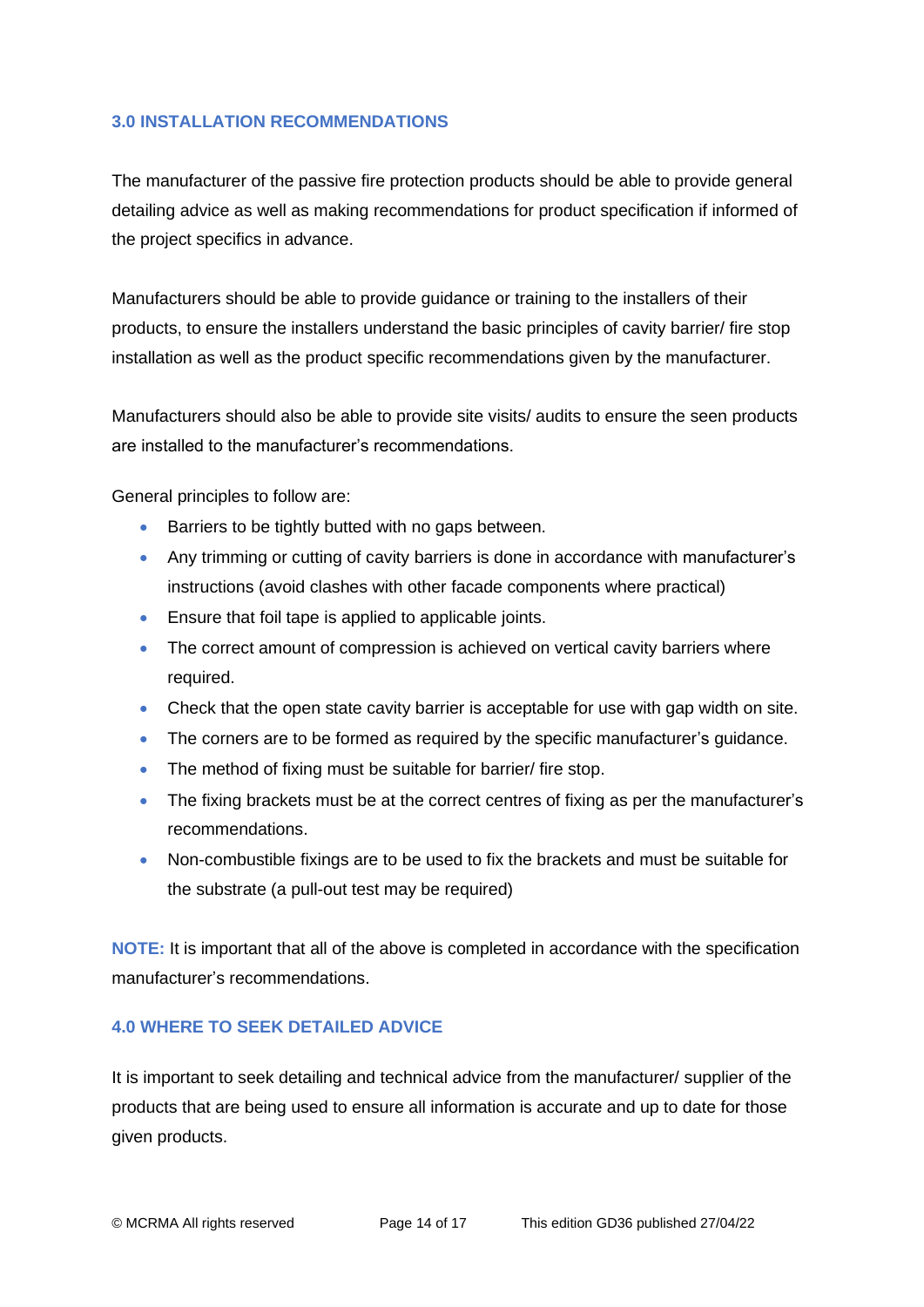The type of information that should be available from product manufacturers:

- Product brochure
- Technical data sheets
- Safety data sheets
- Detail drawings
- Installation instructions

It is recommended that cavity barrier users seek individual verification of test evidence from their chosen supplier and engage with their supplier at an early stage to ensure correct specification and installation.

The appointed fire engineer to the project may also be able to identify fire- related risks, feed into the 'fire strategy' and liaise with building control, manufacturers, and other stake holders accordingly.

The Approved Documents and other associated country specific guidance documents will give recommendations for the uses of a given product type.

The ASFP (Association for Specialist Fire Protection) provides guidance documents which include recommendations on all passive fire protection products.

British standards such as BS 9991 and BS 9999 give guidance on fire safety in the design, management and use of buildings.

MCRMA member companies provide a wide range of building envelope solutions for metalbased roofing and cladding products and services, and they can advise on the suitability and performance of materials, systems, and assemblies.

Manufacturers are best placed to offer advice about their products and any variation from their published data during the design or construction process could result in the component or system failing prematurely or not complying with the guarantee or warranty conditions. In addition, design information can be obtained from any of the independent roofing and cladding inspectors featured on the MCRMA web site.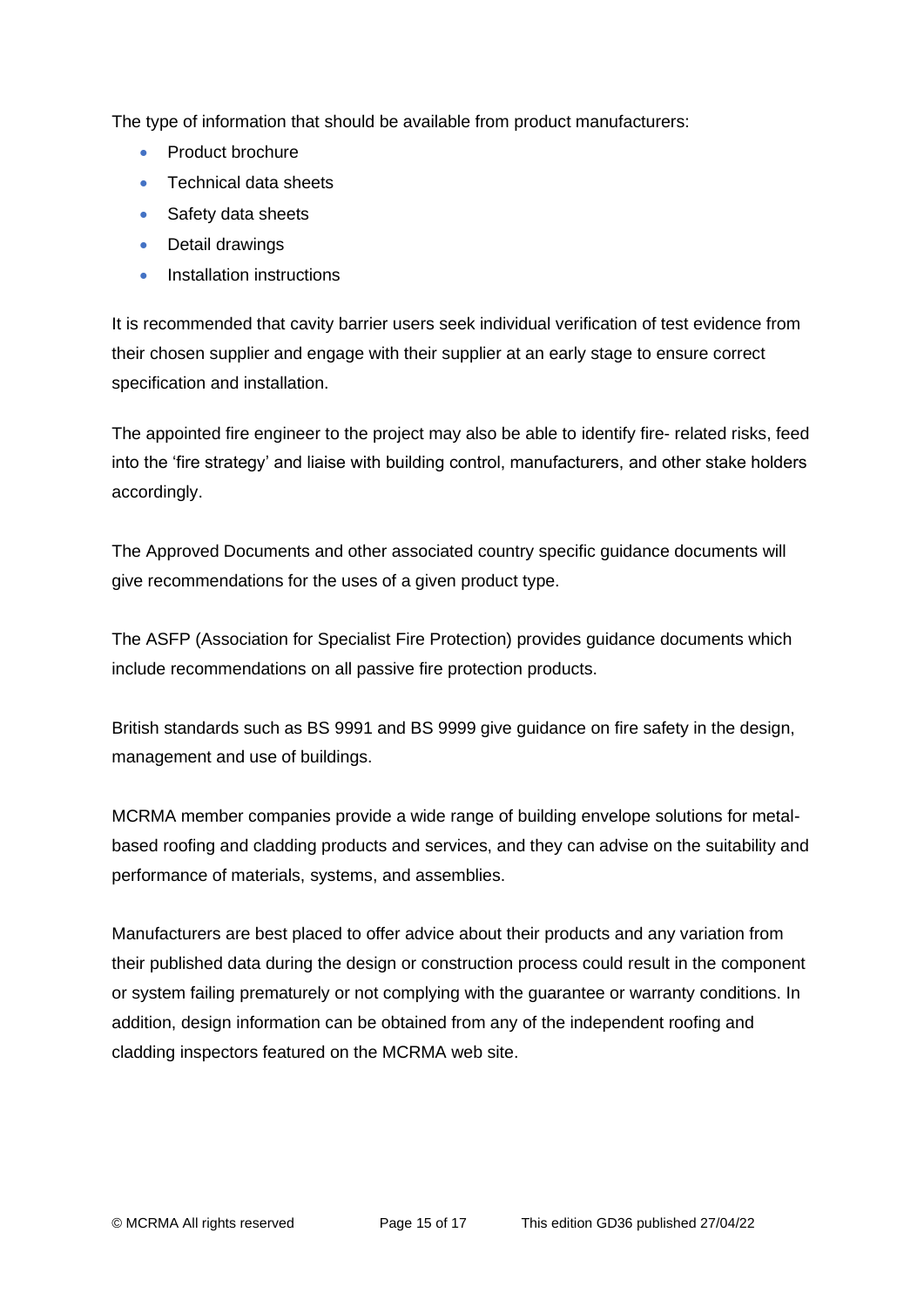

## **MCRMA ONLINE CPD PROGRAMME**

This guidance document is available as an online CPD and is accredited by the CPD Certification Service. MCRMA's online CPD programme is open to anyone seeking to develop their knowledge and skills within the metal building envelope sector. Each module also offers members of professional institutions an opportunity to earn credit toward their annual CPD requirement.

MCRMA provides informative self-study training, delivering good learning value with an online assessment to check knowledge. The course material is studied offline with an online assessment component to verify knowledge. It is a training with learning and CPD value accredited by the CPD Certification Service. This module has an anticipated CPD value of 60 minutes or equivalent.

You can take the module at<https://mcrma.co.uk/online-cpds/>

## **5.0 REFERENCES**

Building standards technical handbook 2019:non-domestic (Scotland)

BS 8414-1:2015 *Fire performance of external cladding systems.* Test method for nonloadbearing external cladding systems applied to the masonry face of a building

BS 8414-2 *Fire performance of external cladding systems*. Test method for non-loadbearing external cladding systems fixed to, and supported by, a structural steel frame.

BS 9414:2019 *Fire performance of external cladding systems*. The application of results from BS 8414-1 and BS 8414-2 tests

BS 9991:2015 *Fire safety in the design, management and use of residential buildings. Code of practice*